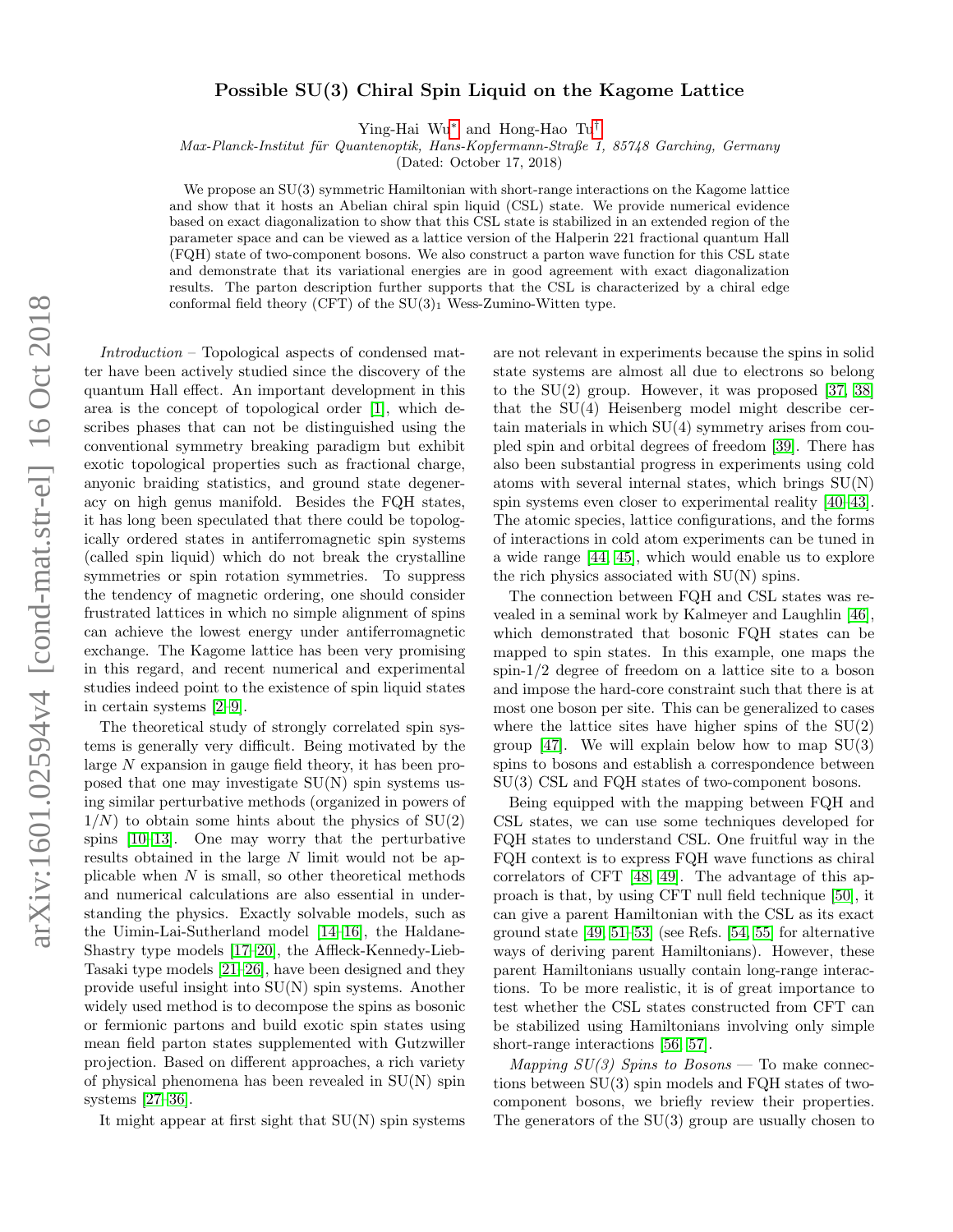be the eight  $3\times 3$  Gell-Mann matrices  $\lambda_i$   $(i = 1, 2, \dots, 8)$ . For a lattice in which each site is described by the fundamental representation and the whole system is described by an SU(3) invariant Hamiltonian, the local Hilbert space dimension is three and there are two  $U(1)$  symmetries. To formulate a boson description, we may interpret the lattice as being occupied by two-component bosons (the two internal states are labeled as  $\uparrow$  and  $\downarrow$ ). Imposing the hard-core constraint that allows for at most one boson on each site results in a local Hilbert space dimension three (*i.e.* empty, one  $\uparrow$  boson, and one  $\downarrow$  boson). The two U(1) symmetries correspond to the particle number conservations of these two types of bosons.

The simplest FQH state of two-component bosons is the Halperin 221 state at filling factor 2/3 [\[58\]](#page-4-29)

$$
\Psi_{221} = \prod_{s>t=1}^{M} (z_s^{\uparrow} - z_t^{\uparrow})^2 (z_s^{\downarrow} - z_t^{\downarrow})^2 \prod_{s,t=1}^{M} (z_s^{\uparrow} - z_t^{\downarrow}), \tag{1}
$$

where  $z = x + iy$  is the complex coordinate in two dimensions and the superscripts indicate the internal states. The low-energy properties of this state is encoded in the Chern-Simons theory with the Lagrangian density

$$
\mathcal{L} = \frac{1}{4\pi} K_{IJ} \epsilon^{\mu\nu\rho} a^I_{\mu} \partial_{\nu} a^J_{\rho}, \tag{2}
$$

where  $K_{IJ}$  is the  $2 \times 2$  matrix

$$
\left(\begin{array}{cc} 2 & 1 \\ 1 & 2 \end{array}\right) \tag{3}
$$

One characteristic signature of topologically ordered states, the ground state degeneracy on torus, can be deduced from this Chern-Simons theory as  $|\text{det}K| = 3$ . The Chern-Simons action also provides useful information about its edge physics: the  $K$  matrix has two positive eigenvalues, so there are two copropagating edge modes described by  $U(1)\times U(1)$  bosons. For bosons in the lowest Landau level, this state is the exact zero energy ground state if there are only contact interactions  $\sum_{\sigma\tau} \delta(\mathbf{r}^{\sigma} - \mathbf{r}^{\tau})$  between the bosons regardless of their spins. The contact interaction forbids two bosons to appear at the same position, which is somewhat equivalent to the constraint of having at most one boson per site in the bosonic description of SU(3) spin models. In general, the spin models defined on a lattice appear to be very different from the simple continuum model, but their lowenergy effective theories have the same action. This can be seen from the parton construction of the SU(3) CSL state (see below).

 $Exact\ Diagonalization$  — The CFT construction provides us parent Hamiltonians for which the SU(3) CSL states are exact ground states [\[52,](#page-4-30) [53\]](#page-4-24). These Hamiltonians inevitably contain long-range terms but they provide useful hints about what kind of short-range Hamiltonians might have ground states in the same phase. A general Hamiltonian can be written in terms of the Gell-Mann matrices, but SU(3) invariance imposes stringent



<span id="page-1-0"></span>FIG. 1. The Kagome lattice with 18 sites. The red circles illustrate the three types of terms  $P_{st}$ ,  $Q_{rst}$ , and  $Q_{rst}^{-1}$  in the  $SU(3)$  Hamiltonian  $(4)$ . The green arrows on the small triangles and the numbers in their vicinity give the hopping phases in the parton mean field Hamiltonian [\(5\)](#page-2-1).



<span id="page-1-1"></span>FIG. 2. (Color online) Energy spectra on the Kagome lattice with 18 sites. (a)  $K_1 = 0.6$  and  $K_2 = 0.4$  with PBC; (b)  $K_1 = 0.6$  and  $K_2 = 0.5$  with PBC; (c)  $K_1 = 0.6$  and  $K_2 = 0.4$ with OBC; (d)  $K_1 = 0.6$  and  $K_2 = 0.5$  with OBC. The value of J is fixed at 1 in all calculations.

constrains on the Hamiltonians and it is usually more convenient to express them in terms of swapping operators. For our purpose, we need to define two-body and three-body swapping operators  $P_{st}$  and  $Q_{rst}$ . When  $P_{st}$ is applied on a state, the spin states on the lattice sites  $s$ and t are exchanged. When  $Q_{rst}$  is applied on a state, the spin states on lattice  $r$ ,  $s$  and  $t$  are cyclically permuted



<span id="page-1-2"></span>FIG. 3. (Color online)  $E_{\text{split}}$  and  $E_{\text{gap}}$  on the Kagome lattice with 18 sites. (a)  $E_{\text{split}}$  at  $K_1 = 0.0, 0.1, \dots, 1.0$  and  $K_2 =$ 0.0, 0.1,  $\cdots$ , 1.0; (b)  $E_{\text{gap}}$  at  $K_1 = 0.0, 0.1, \cdots, 1.0$  and  $K_2 =$  $0.0, 0.1, \dots, 1.0$ . The value of J is fixed at 1 in all calculations.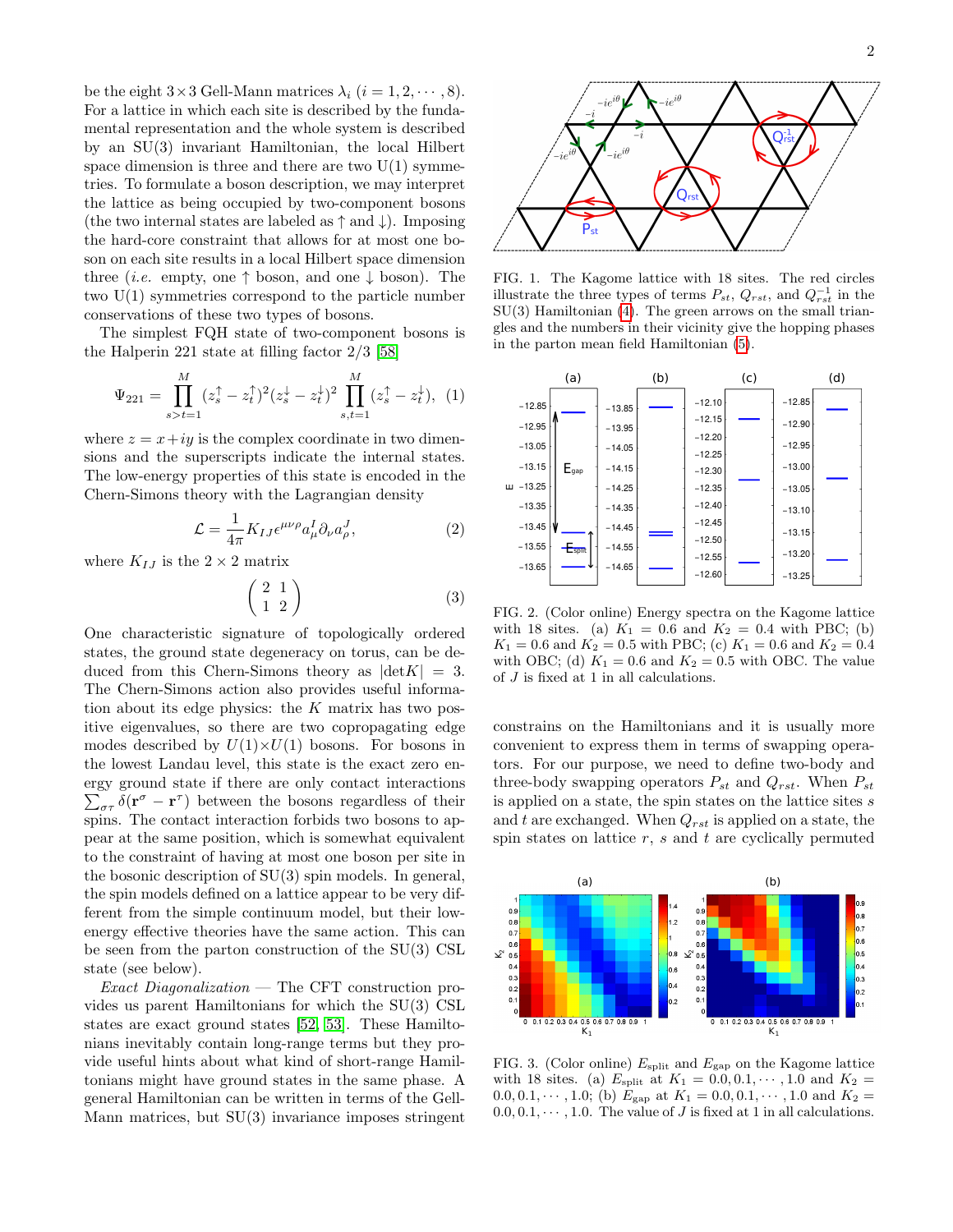in a counterclockwise way.

The short-range Hamiltonian we have studied is defined on the Kagome lattice with two-body terms acting on all nearest neighbors and three-body terms acting on all small triangles

<span id="page-2-0"></span>
$$
H = J \sum_{\langle st \rangle} P_{st} + (K_1 - iK_2) \sum_{\langle rst \rangle} Q_{rst} + (K_1 + iK_2) \sum_{\langle rst \rangle} Q_{rst}^{-1},
$$
\n(4)

where  $Q_{rst}^{-1}$  means permuting the spin states clockwisely (equivalent to two counterclockwise permutations). In Fig. [1,](#page-1-0) we show a Kagome lattice with 18 sites (3 unit cells along one direction and 2 unit cells along the other direction) and illustrate the terms in the Hamiltonian. The numerical results presented below are for this lattice but we have obtained similar results for the Kagome lattice with 12 sites (2 unit cells along both directions). The Hamiltonian  $(4)$  is  $SU(3)$  invariant, so its eigenstates belong to definite representations of the SU(3) group. We choose  $J = 1$  as the energy scale and vary  $K_{1,2}$  over a broad range to search for the optimal values that may stabilize an SU(3) CSL corresponding to the Halperin 221 state.

The energy spectra for a few systems with periodic boundary condition (PBC) or open boundary condition (OBC) are shown in Fig. [2.](#page-1-1) For a system with PBC, the SU(3) CSL that we seek has three degenerate ground states in the thermodynamic limit but the ground states generally split in finite size systems. On the contrary, such a system has only one ground state if it has OBC. In both cases, the ground state(s) are separated from the excited states by an energy gap. The numerical results in Fig. [2](#page-1-1) are consistent with these theoretical expectations. We have also confirmed by explicit calculations that the ground states are  $SU(3)$  singlets. For the cases with PBC, the eigenstates also have good momentum quantum numbers and we found that the three quasidegenerate ground states all have  $K_x = 0$  and  $K_y = 0$ . The energy spectra on torus can be characterized quantitatively using two variables  $E_{\text{gap}}$  and  $E_{\text{split}}$  as shown in Fig. [2:](#page-1-1) the former is the difference between the third state and the fourth state and the latter is the splitting of the lowest three states. It is desirable to have a sufficiently large  $E_{\text{gap}}$  and a small enough  $E_{\text{split}}$ . These two variables are plotted in Fig. [3](#page-1-2) for a wide range of parameters and one can see that such requirements are satisfied in a region around  $K_1 \approx 0.6$  and  $K_2 \approx 0.45$ .

*Parton Wave Functions* — To gain further insights into the nature of the ground states of the SU(3) Hamiltonian [\(4\)](#page-2-0), we now resort to a parton wave function description of the numerically observed CSL phase. This relies on a fermionic representation of the SU(3) spins, where the three local states are encoded using singly occupied fermions,  $|\alpha\rangle = c_{\alpha}^{\dagger} |0\rangle$  ( $\alpha = 1, 2, 3$ ). The redundant states in the fermionic Hilbert space are removed by a Gutzwiller projector  $P_G$  which locally enforces single occupancy on each site, *i.e.*  $\sum_{\alpha} c_{s\alpha}^{\dagger} c_{s\alpha} = 1 \ \forall s$ .

We assume that the partons are described by the free fermion Hamiltonian

<span id="page-2-1"></span>
$$
H_{\text{parton}} = \sum_{\alpha} \sum_{\langle st \rangle} f_{st} c_{s\alpha}^{\dagger} c_{t\alpha},\tag{5}
$$

where  $f_{st}$  is the hopping parameter of fermionic partons between nearest neighbors (to be determined below). This Hamiltonian can be viewed as a "mean field" theory of the original SU(3) spin problem. However, at the mean field level, the particle number constraint is only satisfied on average. A trial wave function in the physical spin Hilbert space should satisfy the single occupancy constraint rigorously, which can be obtained using Gutzwiller projection as

<span id="page-2-2"></span>
$$
|\Psi\rangle = P_{\rm G}|\Psi_{\rm parton}\rangle,\tag{6}
$$

where  $|\Psi_{\text{parton}}\rangle$  is the Fermi sea ground state of [\(5\)](#page-2-1) at  $1/3$  filling.

For our purpose of describing the numerically observed CSL state, we choose the hopping integral  $f_{st}$  in [\(5\)](#page-2-1) to be complex numbers whose phases depend on only one parameter  $\theta$  as shown in Fig. [1.](#page-1-0) The value of  $\theta$ determines the fluxes in the triangles and hexagons of the Kagome lattice. With this prescription, the parton Hamiltonian [\(5\)](#page-2-1) with PBC has three energy bands and, at 1/3 filling, the lowest band is completely filled by fermionic partons. For OBC, the parton wave function is similarly constructed by assuming an open boundary for the parton Hamiltonian [\(5\)](#page-2-1). For both PBC and OBC, the Gutzwiller wave functions [\(6\)](#page-2-2) are SU(3) singlets.

To optimize the variational ansatz, we choose many different  $\theta$  values and compute the energy of the wave function [\(6\)](#page-2-2) with respect to the Hamiltonian [\(4\)](#page-2-0) to select the one giving the lowest energy. This has been done in several cases on the lattice with 18 sites but we focus here on the following two sets of parameters, i)  $K_1 = 0.6, K_2 = 0.4$  and ii)  $K_1 = 0.6, K_2 = 0.5$ . The variational energy as a function of  $\theta$  is shown in Fig. [4](#page-3-4) (a) and (b). The best results in the two cases with PBC (OBC), which both appear at  $\theta_{\min} \approx 0.88\pi$ , are  $-13.12$  (-12.30) for  $K_2 = 0.4$  and  $-14.08$  (-12.89) for  $K_2 = 0.5$ . For PBC, they are quite close to the energies of the three quasi-degenerate ground states [see Fig. [2](#page-1-1) (a) and (b)]. The variational energies are, however, less satisfactory for OBC [see Fig. [2](#page-1-1) (c) and  $(d)$ ].

For the optimal choice  $\theta_{\min}$ , the three parton energy bands of [\(5\)](#page-2-1) have Chern numbers  $-1$ , 0,  $+1$ , respectively [see Fig. [4\(](#page-3-4)c) from top to bottom]. This means that the parton trial wave function [\(6\)](#page-2-2) describes a Gutzwiller projected Chern insulator with Chern number  $+1$ . To describe the three quasi-degenerate ground states on torus, one may construct parton wave functions by adopting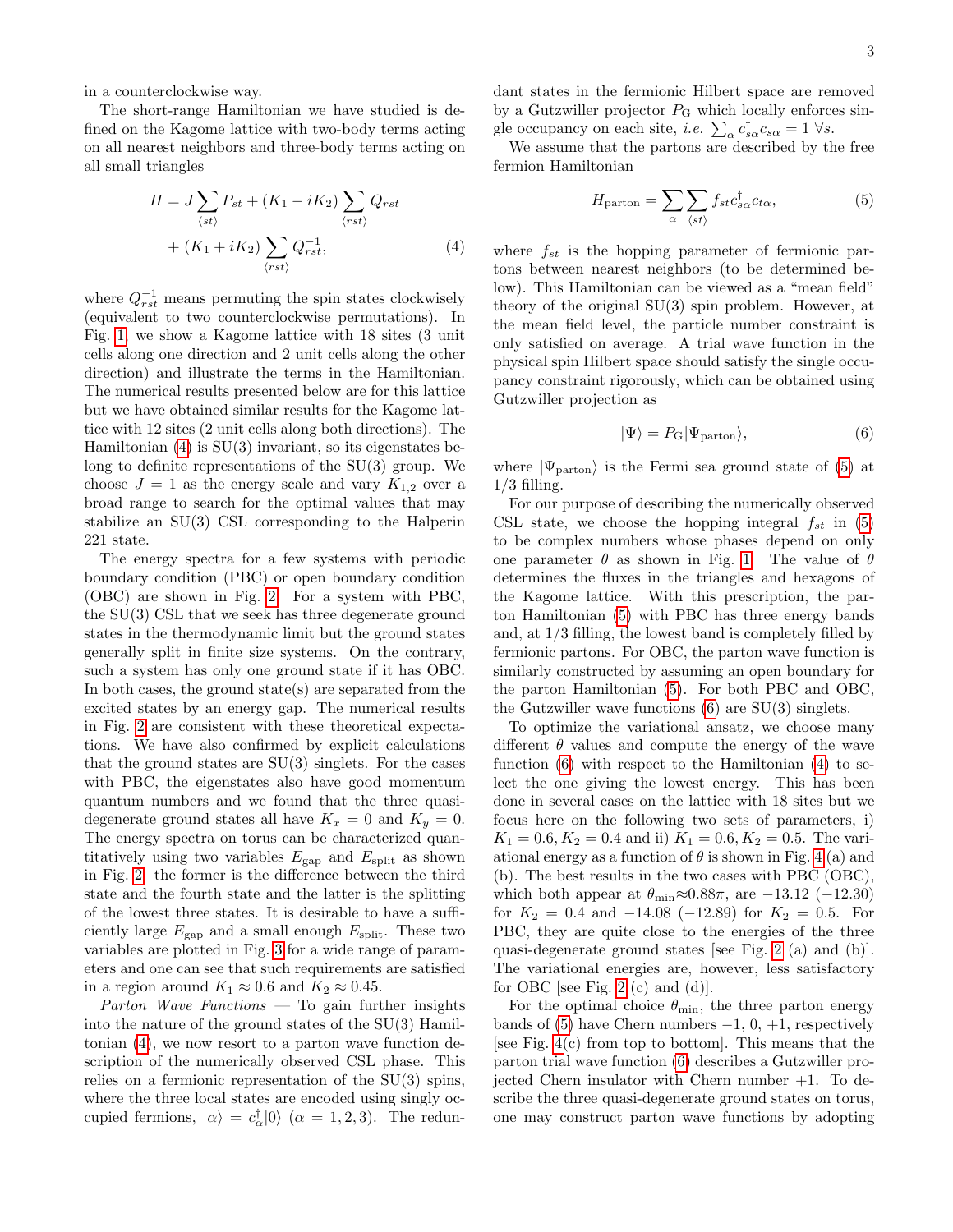

<span id="page-3-4"></span>FIG. 4. (Color online) (a) PBC and (b) OBC variational energies of the parton trial states for the 18-site Kagome lattice as a function of the parameter  $\theta$ . The lowest variational energies for the Hamiltonian [\(4\)](#page-2-0) with  $K_1 = 0.6, K_2 = 0.4$ (green crosses) and  $K_1 = 0.6$ ,  $K_2 = 0.5$  (blue open circles) both appear at  $\theta_{\min} \approx 0.88\pi$ . For PBC, the gap between the lowest and the middle bands of the parton Hamiltonian vanishes at  $\theta = \pi/4$  and  $\theta = 3\pi/4$  (denoted by two dotted lines). (c) Band structure of the parton Hamiltonian at the optimal variational point  $\theta_{\min}$ . The three bands are separated by energy gaps and have Chern numbers  $-1$ , 0, and  $+1$ , respectively (from top to bottom). (d) (Normalized) eigenvalues of the overlap matrix of Gutzwiller wave functions with 15 different twisted boundary conditions for partons on the 48 site Kagome lattice. The existence of three large eigenvalues suggests that there are three linearly independent states on torus.

twisted boundary conditions for the partons [\[59,](#page-4-31) [60\]](#page-4-32). We have checked that, by computing the eigenvalues of the overlap matrix, 15 different twisted boundaries for partons on the 48-site Kagome lattice (4 unit cells in both directions) indeed yield three linearly independent states [see Fig.  $4(d)$ ]. Thus, these three parton wave functions provide a complete approximation of the ground state manifold on torus. Because the SU(3) CSL state may be interpreted as Gutzwiller projected Chern insulator with Chern number  $+1$ , one can proceed to derive its low-energy effective theory using functional path integral and the resulting theory turns out to be  $SU(3)<sub>1</sub>$  Chern-Simons theory [\[61,](#page-4-33) [62\]](#page-4-34).

Conclusion and Discussion — In this Rapid Communication, we have investigated an SU(3) symmetric Hamiltonian consists of short-range interactions on the Kagome lattice. Based on exact diagonalization results, we have identified an extended region in the parameter space where the system realizes an Abelian SU(3) CSL. A trial wave function constructed using fermionic partons and Gutzwiller projection is found to be a good approximation of the exact eigenstates. The parton description also helps us to deduce the low-energy effective theory. It has been shown in Ref. [\[63\]](#page-4-35) how to derive a Chern-Simons theory for  $SU(2)$  spin systems on arbitrary lattices, so one might expect that the Chern-Simons theory for the SU(3) CSL can also be derived without reference to partons.

In general, one can establish a mapping between  $SU(N)$ spins and (N-1)-component bosons, which suggests that SU(N) CSL and FQH states of multi-component bosons are closely related. It would be very interesting if one can also identify short-range interactions in other SU(N) spin systems that can host CSL states. Another exciting direction opened by our current work is to investigate SU(N) CSL with non-Abelian anyons. The CFT construction of multi-component non-Abelian FQH states [\[64,](#page-4-36) [65\]](#page-4-37) is a good starting point in this direction. The relation between these non-Abelian spinsinglet (NASS) states and the Halperin 221 state is very much the same as that between the Moore-Read state and the Laughlin state. While the Kalmeyer-Laughlin state is designed for spin-1/2 systems, the lattice version of the Moore-Read state may be realized in spin-1 systems. It should be possible to reformulate the NASS states in  $SU(N)$  spin systems where the spins are described by higher-dimensional representation of the  $SU(N)$  group. It would also require numerics to see if such states can be stabilized by sufficiently simple shortrange Hamiltonians.

Upon finalizing the manuscript we noticed two recent preprints [\[66,](#page-4-38) [67\]](#page-4-39) on closely related topics.

 $Acknowledgement$  — We are grateful to Meng Cheng for helpful discussions. HHT acknowledges A. E. B. Nielsen and G. Sierra for an earlier collaboration on the SU(N) CSL. Exact diagonalization calculations are performed using the DiagHam package for which we thank all the authors. This work is supported by the EU project SIQS.

<span id="page-3-0"></span>∗ [yinghai.wu@mpq.mpg.de](mailto:yinghai.wu@mpq.mpg.de)

- <span id="page-3-1"></span>† [hong-hao.tu@mpq.mpg.de](mailto:hong-hao.tu@mpq.mpg.de)
- <span id="page-3-2"></span>[1] X.-G. Wen, *Quantum Field Theory of Many-Body Sys*tems (Oxford University Press, New York, 2004).
- <span id="page-3-3"></span>[2] S. Yan, D. A. Huse, and S. R. White, Science 332, 1173 (2011).
- [3] T.-H. Han, J. S. Helton, S. Chu, D. G. Nocera, J. A. Rodriguez-Rivera, C. Broholm, and Y. S. Lee, Nature 492, 406 (2012).
- [4] H.-C. Jiang, Z. Wang, and L. Balents, Nat. Phys. 8, 902 (2012).
- [5] S. Depenbrock, I. P. McCulloch, and U. Schollwöck, Phys. Rev. Lett. 109, 067201 (2012).
- [6] Y.-C. He, D. N. Sheng, and Y. Chen, Phys. Rev. Lett. 112, 137202 (2014).
- [7] S.-S. Gong, W. Zhu, and D. N. Sheng, Sci. Rep. 4, 6317